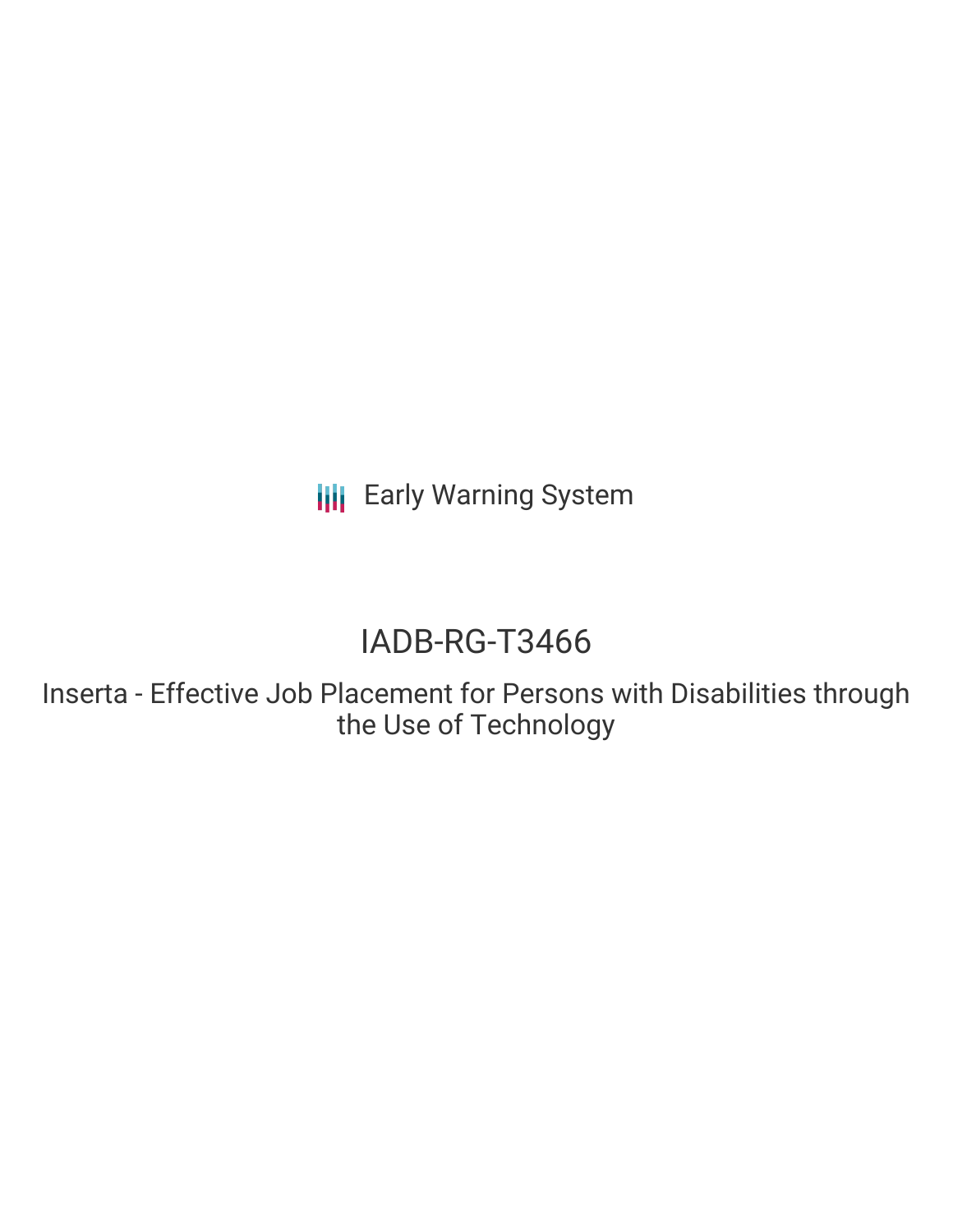

## **Quick Facts**

| <b>Financial Institutions</b>  | Inter-American Development Bank (IADB)    |
|--------------------------------|-------------------------------------------|
| <b>Status</b>                  | Approved                                  |
| <b>Bank Risk Rating</b>        | C                                         |
| <b>Voting Date</b>             | 2019-09-26                                |
| <b>Borrower</b>                | Regional                                  |
| <b>Sectors</b>                 | Law and Government, Technical Cooperation |
| <b>Investment Type(s)</b>      | Grant                                     |
| <b>Investment Amount (USD)</b> | $$1.35$ million                           |
| <b>Project Cost (USD)</b>      | \$2.70 million                            |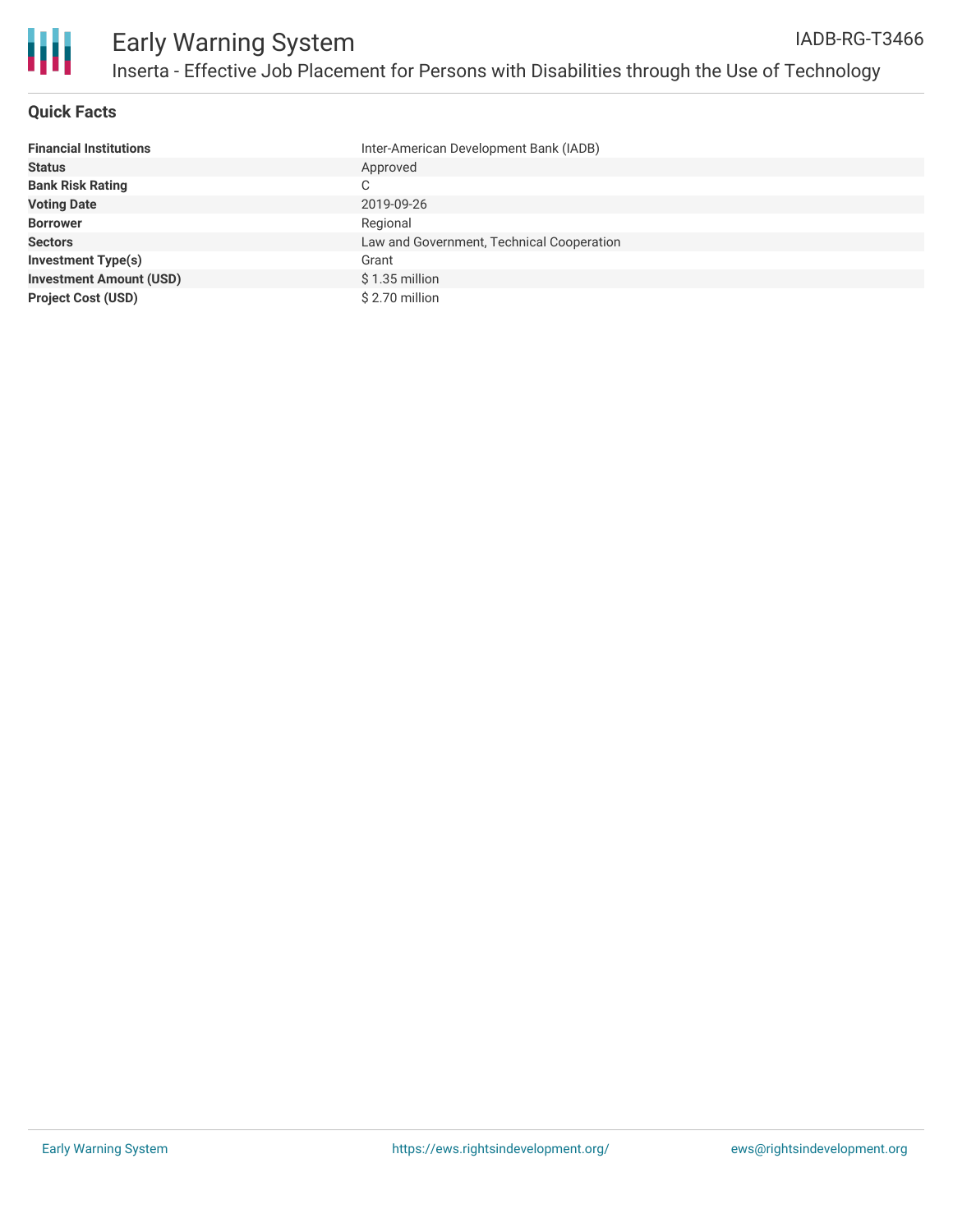

## **Project Description**

Expand and adapt to four Latin American countries the Inserta labor intermediation model that develops a complete system of accompaniment of people with disabilities (PwD) and companies. The model develops: (i) diagnoses and analysis of socioeconomic, labor and legal contexts; (ii) Inserta Forum with companies and other strategic partners to raise awareness and implement labor inclusion actions; (iii) Labor Intermediation Model with a wide use of technologies for insertion processes and accompaniment to PwD and contracting companies; and (iv) measures to raise awareness about disability from the perspective of Human Rights.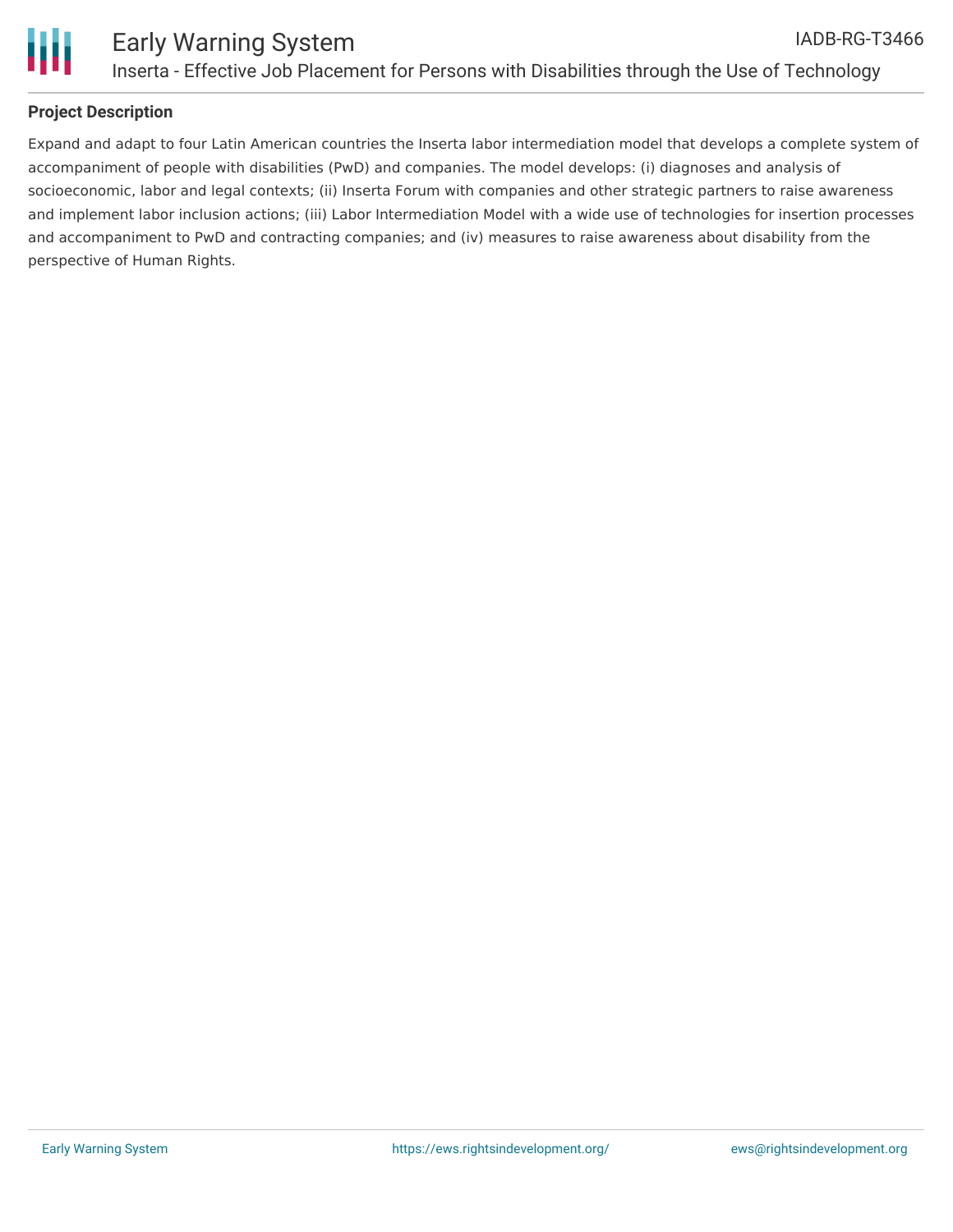

#### **Investment Description**

• Inter-American Development Bank (IADB)

Multilateral Investment Fund II (MIF) -